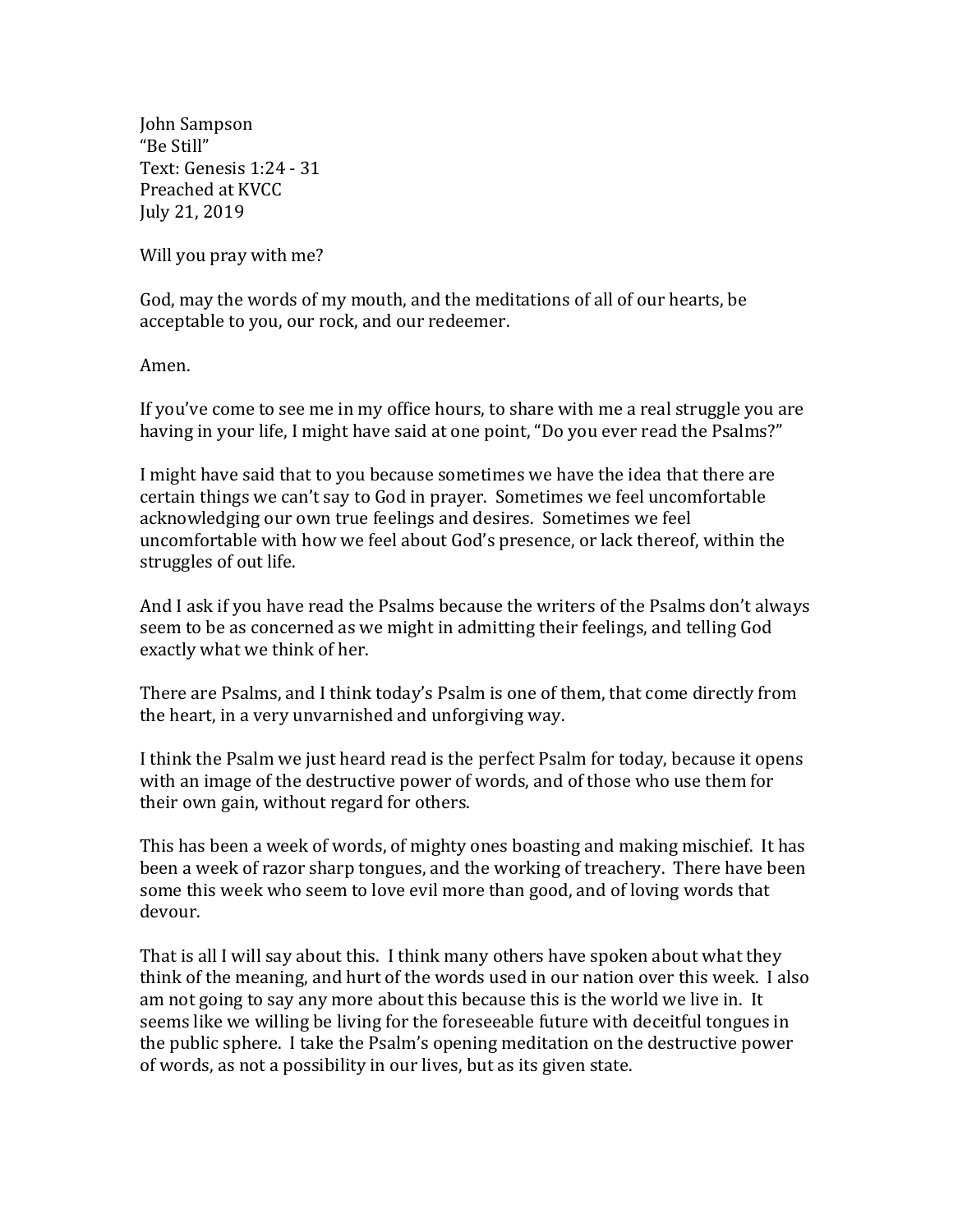When I first read this Psalm I wasn't so taken with its statement on words, as I was with the Psalmist's response. Because it is here, and maybe this is a terrible comment on the state of our nation, but it is here in the response to the words of destruction that I actually first began to feel uncomfortable. Because I felt the response of the Psalmist is both so familiar, and so problematic to how I want to understand myself.

I ask people who come and see me if they have read the Psalms because I want them, and all of us to be able to pray honestly from our hearts, no matter what comes up, and what the feelings we express really are. Because, like it or not, what we say at those moments may be more true, than when we are guarded and self conscious about being right, and good, and nice.

In this Psalm today we hear the writer of the hymn respond to the mighty honestly, and with truth.

The writer expresses a hope that God will break down the mighty, and will uproot from the land of the living, in other words, will kill the one saying all of the lies cause harm to themselves and their community.

When you heard the words our national leaders shared this week via tweets, and radio talk shows, on the floor of the house, and on cable television what was your response? What was the prayer that welled up in your heart? What was the fantasy that took form before your inner eyes?

Whatever it was, that is a truth as true as the fact of your sitting here this morning. And it shouldn't be denied.

But then the Psalmist goes further. After saying that he, or she, would get no greater pleasure than the opportunity to be able to laugh over the fall of the wealthy, the author now goes on to create an image of themselves in contradistinction to how they understand the one who uses words to devour.

And what a wonderful image it is.

The Psalmist, the one who understands themselves to be aligned with God, images themselves to be lively and upright like an olive tree. They will endure forever, even if their adversary falls and passes away. Where the one who has a razor tongue is evil, the Psalmist is the epitome of the good.

Here too we see a truth, the truth of how the Psalmist needs to understand themselves, needs to create an image of themselves, to deal with the deep hurt and pain and inhumanity of the words caused by the mighty. The creation of the pure and righteous self is a straightforward psychological response to an ongoing threat from another, whether that be an individual, or a group.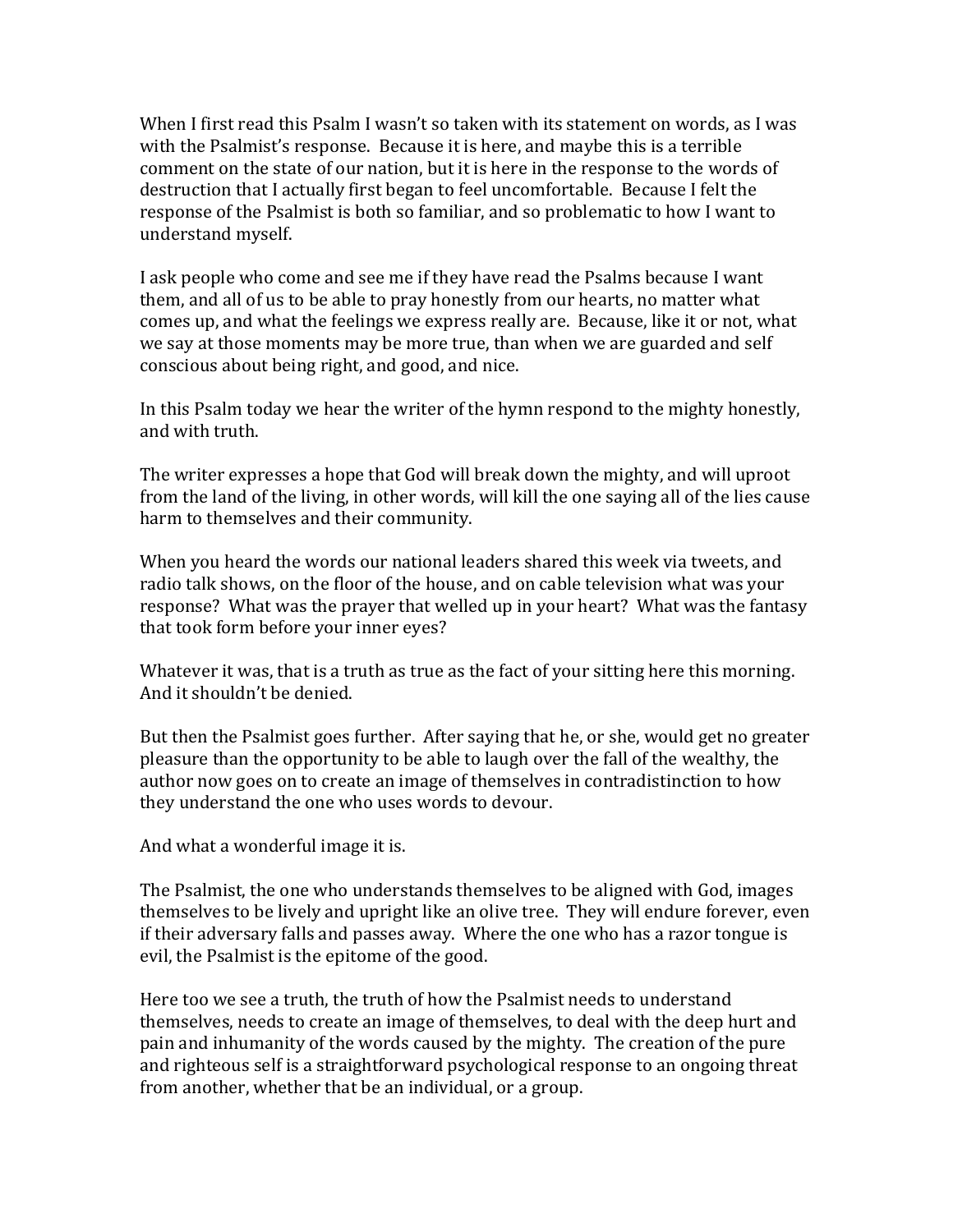When you heard the hateful words our leaders blasted our nation with this week, what did you think of them, and what did you think of yourself? Did you imagine our leaders to be other than yourself, and your community? Did you imagine them to be without the image of God shining out from within their humanity?

I think it takes a great deal of courage and honesty to answer these kinds of questions. And yet, this is exactly what our teacher Jesus challenges us to do in the saying we heard in our first reading.

I want to be absolutely clear about my position here. Jesus never says don't take the spec out of your neighbor's eye. We are called to actively resist and fight against racism wherever it is to be found in our nation. Our teacher, and our tradition, demand that we welcome the stranger and the alien, and that fight for the humanity of the most marginalized of our community and our nation. We have been created in love, and our God tells us to love each other as ourselves.

No ifs, ands, or buts about it.

But what Jesus does challenge us to do is to make sure we are doing our own internal work, removing the timber from our own eyes, so that we can see clearly when we call attention to the blindness of those around us.

I ask people if they have read the Psalms to give them permission to say out loud the words that truly live in their hearts. I believe this is the first step in allowing God's spirit to work in our lives. But our work can't stop there. We can't stop by saying we wish our adversaries are dead, or that we will take pleasure from their fall, or that we hope God break them forever. Jesus invites us to move beyond, not instantly, and not dishonestly, but through long and sustained inner work, to come to the point where we can say that we actually love our neighbors, even if we oppose their words, and their inhumanity.

I want share a story about something that happened here in this church, right here in this sanctuary. And I'm sorry for my faulty memory. But the way I recollect what happened is this. We had some kind of after worship meeting, maybe it was about being Open and Affirming, but maybe not. And during the time when all those attending were invited to share their feelings a woman stood up and said something like, "Oh I hate those Republicans who..." After the discussion a different woman came up to me and said, "That woman just told me she hated me. Right here."

This is the challenge of those of us who identify ourselves as liberals. Of those who watch the deeds, and hear the words, and experience the silences of our leaders as our nation, which we love so deeply, becomes a place that might not be recognizable to us anymore. It is not to sit passively by. It is not to call out our leaders and hold them to a certain standard. It is to also commit to looking within and working on